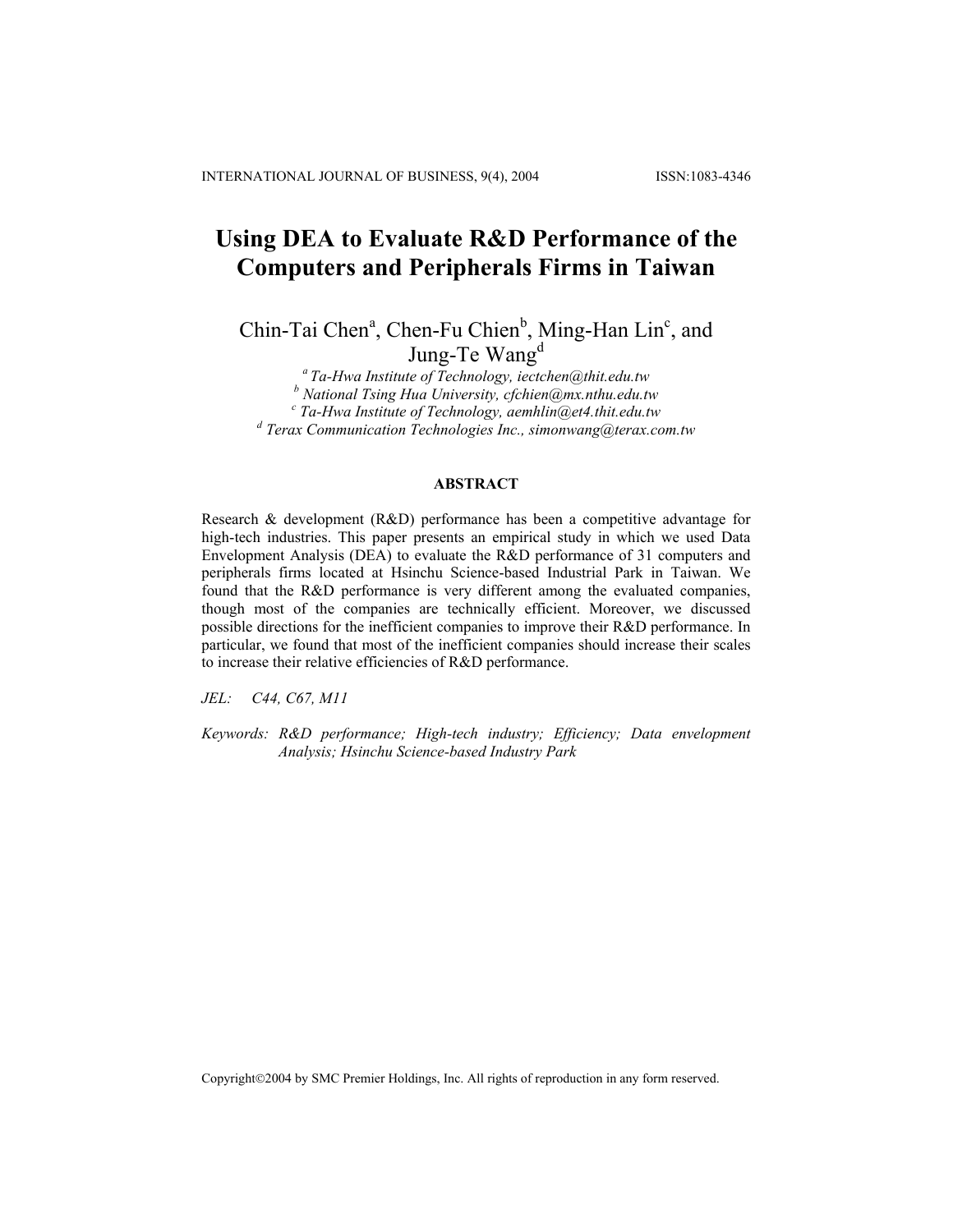# **I. INTRODUCTION**

New technologies and business models have had profound effect on how products and services are created and delivered, in particular as to the innovation, contents, delivery methods, systems, enabling technologies and management. The new information economy has been forcing high-tech companies to compete with each other through increasing R&D performance and decreasing cost simultaneously. An effective R&D operation is a major source of competitive advantage in today's rapidly globalizing economy. Thus, the evaluation of research & development (R&D) performance has been an important problem of both academic interest and practical need. To make decisions on R&D activity should be based on economic considerations more strongly, in order to estimate the opportunity cost and revenues of in-house R&D and to take these into account in costing (Brockhoff, 1998). In an exploratory investigation into R&D management practices, Cooper et al. (1997a, 1997b) conducted interviews in 35 leading firms in various industries and found the following key problems:

- 1) The portfolio of funded projects does not reflect the business strategy. There are disconnects between spending breakdowns on projects and the strategic priorities of the business.
- 2) The quality of R&D portfolio is poor. The success rates of funded projects are inadequate.
- 3) The Go/Kill decision points are weak. Funded projects tend to take on a life of their own.
- 4) There is a lack of R&D focus. Most firms confess to having too many projects for the limited resources available.
- 5) Some firms admitted to having too many trivial projects, i.e., modifications, updates and extensions, but too few projects to yield major breakthroughs and competitive advantage.

The computers and peripherals industry has been one of the most important components of the high-tech manufacturing industries worldwide. High-tech industry has the nature of high risks and high investment rewards. Because of the required creativity and innovation involved in R&D activities, evaluating R&D performance has been a difficult task. However, most of the managers of the high-tech companies rely on their experiences to evaluate R&D activities. In particular, the managers can hardly specify which factors contributing more or less to the R&D efficiency. Therefore, the managers do not know which factors they should enhance to increase the R&D performance of their companies. There are a number of R&D related studies on the selection of R&D projects (Chien, 2002), measuring R&D processes (Drongelen and Bilderbeek, 1999) the factors that affect R&D results (Brockhoff 1998; Morbey and Reithner, 1990) and measuring R&D performance (Brockhoff, 1998; Bilderbeek, 1999; Morbey and Reithner, 1990; Brown and Svenson, 1998; Gold, 1989; Werner and Souder, 1997). However, little research has been done on evaluating the relative efficiencies of R&D performances in the high-tech firms.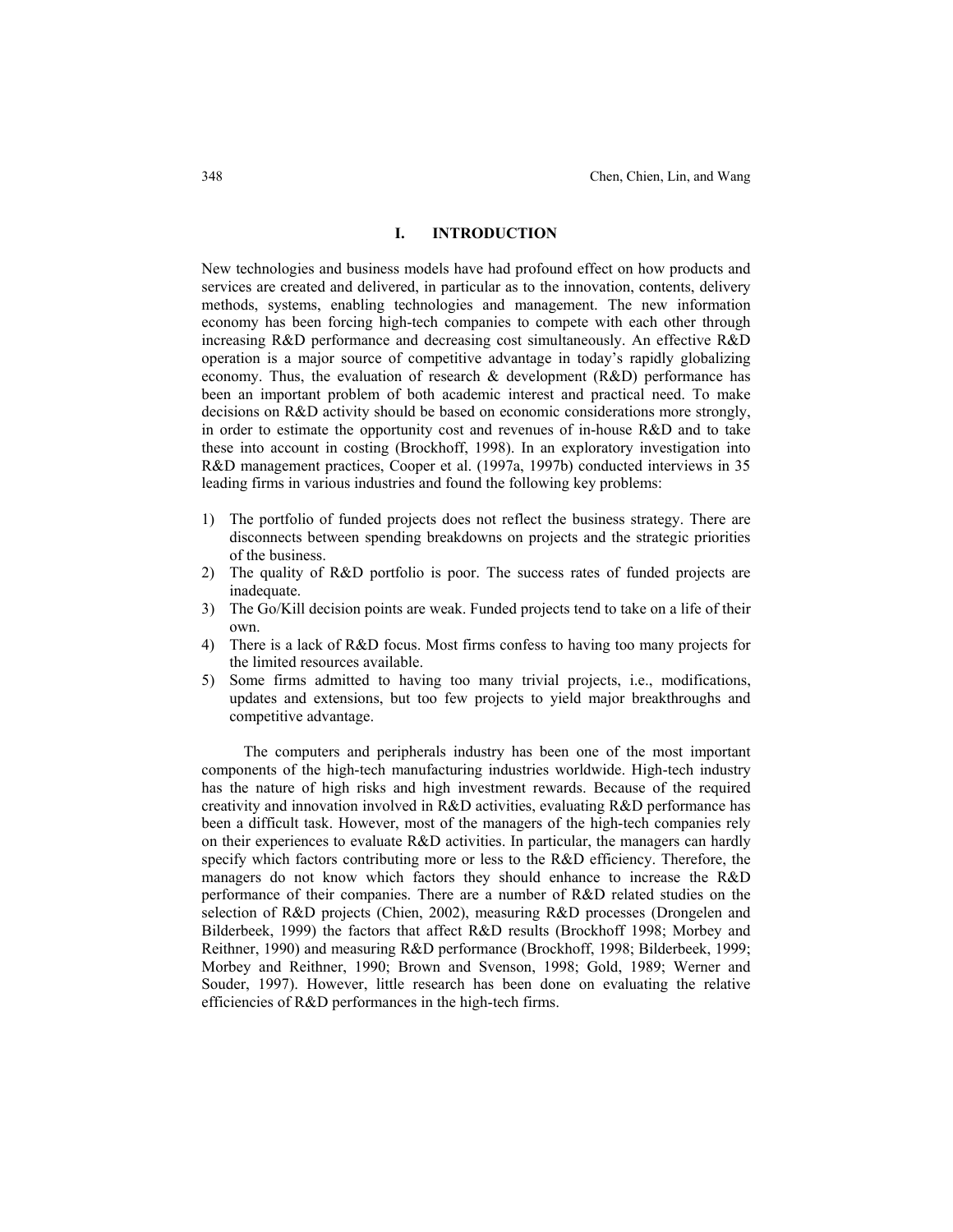This paper present an empirical study in which we apply the data envelopment analysis (DEA) (Charnes et al., 1978; Banker et al., 1984) to evaluate the relative R&D efficiencies of 31 computers and peripherals firms in Hsinchu Science-based Industrial Park (HSIP) in Taiwan. Taiwan is now the leading supplier of computer monitors, modems, motherboards, keyboards, power supplies, scanner and pointing devices in the world. The computers and peripherals companies have high flexibility and capability to react quickly to the changing environment and to adjust the product line to meet the various customers' needs. For instance, Taiwan ranks as the world's second-largest producer of desktop and notebook computers. In 1997, Taiwan accounted for over 33% of the world's notebook personal computer production (HSIP, 1997).

The rest of the paper is organized as follows. Section 2 reviews related studies of R&D performance measurements. Section 3 describes the data envelopment analysis methodology. Section 4 presents the data and factors. Section 5 discusses the results. Concluding remarks are made in Section 6.

## **II. LITERATURE REVIEW**

There are a number of quantitative and qualitative techniques and methods developed for R&D evaluation including profit/earning ratio and the R&D expenditure/sales (Brenner and Rushton, 1989; Morbey, 1988; Wallin and Gilman, 1986). However, these methods focus on a single point of view, e.g., R&D expenditure, paid-in-capital, and patents. To deal with the involved complexity of R&D activities, we need a method to understand the overall R&D performance and specify the directions for improvement for individual companies.

Considering the multiple attributes for evaluating R&D performance, some researchers developed empirically derived methods such as regression models for investigating R&D productivity. For example, Gilman Gilman (1978) studied stock price and optimum R&D spending. Morbey and Reithner (1990) used regression models to study the relation among R&D effects, productivity, and profitability. Zif et al. (1990) investigated the characteristics of business with high R&D investment used multiple regression models.

In addition, researchers also constructed subjectively derived models, grounded in decision sciences, such as the analytic hierarchy process (AHP), for priority setting and resource allocation in R&D management. For example, Liberatore (1987) developed a framework for applying AHP and supporting methods in the R&D evaluation. Werner and Souder (1997) reviewed the measurement of R&D performance. Rouse and Boff (1998) summarized the state of knowledge of R&D/technology management. Cordero (1990) studied an overview on the measurement of R&D performance in the firms.

However, as for the evaluation of R&D performance, the relations between the input factors and the output factors are usually not obvious. DEA model does not require the predetermination of the relative weights of the inputs and outputs, as do other approaches such as AHP. DEA has been effectively applied for measuring the relative efficiency in many fields including schools, hospitals, banks, and power delivery districts (Chien et al., 2003). Extensive literature review on DEA can be found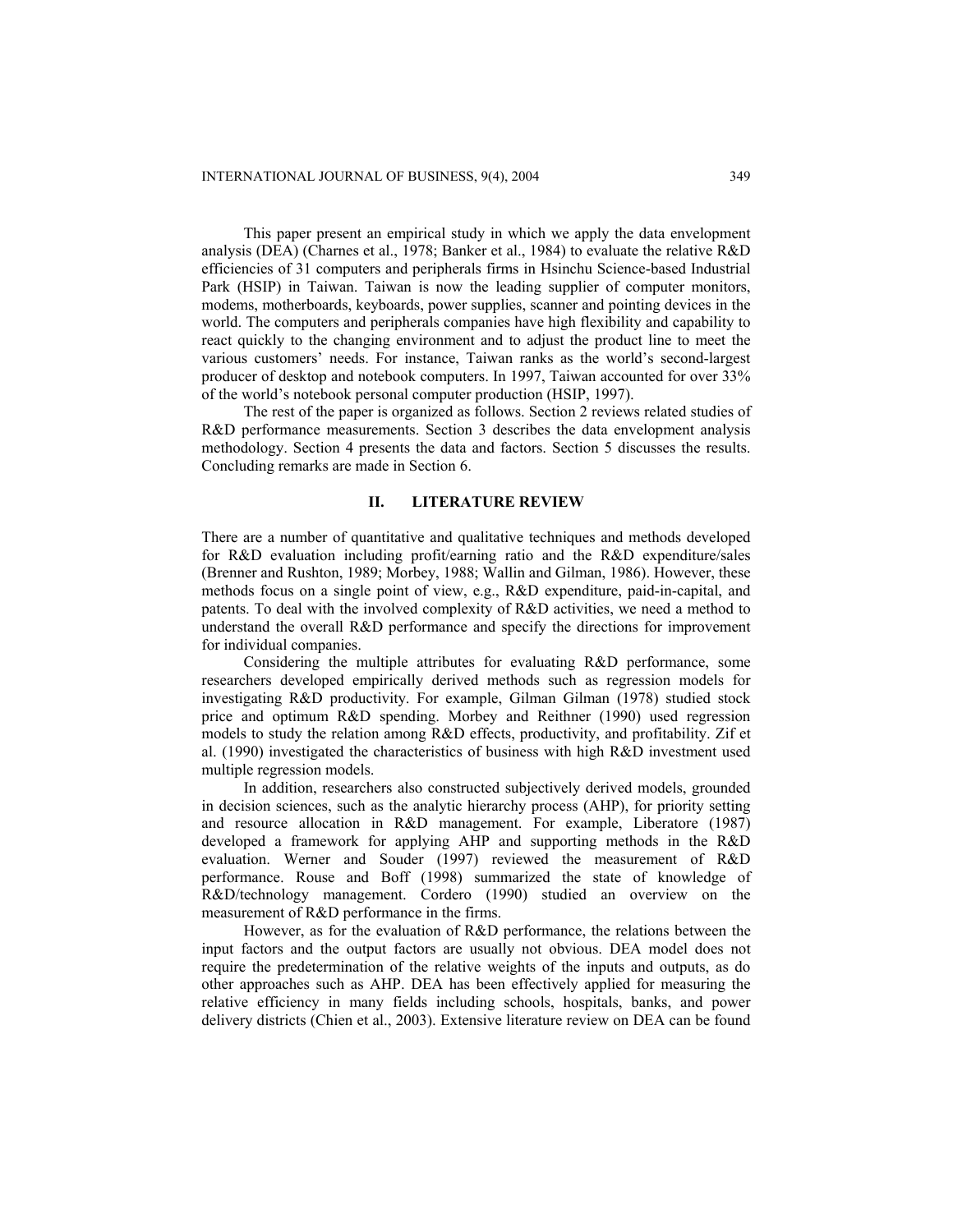in Seiford (1997). The special properties of DEA suit the characteristics of R&D activities. However, little research has been done to apply DEA to evaluate the R&D efficiency.

#### **III. METHODOLOGY**

In DEA, the efficiency is measured by the ratio of the aggregated outputs to aggregated inputs. DEA provides the means for assessing relative efficiencies of Decision Making Units (DMUs), with minimal former assumptions on input-output relations in these units and no predetermined weights. Following Charnes et al. (1978), a DMU is said to be efficient if it is not possible to increase (decrease) the value of an output (input) without increasing the use of at least one other input or decreasing the generation of at least one other output. This definition has the same concept as in the Pareto optimality that all the non-dominated DMUs have the highest efficiency score. Indeed, DEA is a fractional mathematical programming method that can deal with multiple inputs and multiple outputs simultaneously. DEA measures efficiency by estimating an empirical production function, which represents the highest values of outputs that could be form from relevant inputs, as completed from observed input-output vectors for the DMUs.

Three DEA formulations, i.e., the CCR model (Charnes et al., 1978), the BCC model (Banker et al, 1984), and P1 model (Chandra et al., 1998) are used in this study. In particular, we used the CCR model to measure the total efficiency. Then, we used the BCC model to measure technical efficiency and return to scale. A comparison of the two allows the determination of the extent to which the inefficient companies can be improved by increasing and decreasing the returns to scale, in addition to potential resource-allocation discrepancies. In addition, P1 model (Chandra et al., 1998) can be applied to consider the tradeoff between the increase and the decrease in inputs for the DMUs with increasing returns to scale. In the conventional DEA analysis, the efficiency can be adjusted by reducing input with surplus or increasing output with slack for all inefficiency DMUs. However, reducing input can be difficult, e.g., personal resources. Best projection of efficient DMUs for each inefficient DMU are obtained by P1 model (Chandra et al., 1998) that provides the direction to maximize the increase in outputs and minimize the increase in inputs.

In addition, the efficiency scores of all DMUs are set to be between 0 and 1 in the DEA models. The CCR model is as follows:

$$
\text{Maximize} \quad E_{k} = \frac{\sum_{r=1}^{s} \mu_{r} Y_{rk}}{\sum_{i=1}^{m} v_{i} X_{ik}} \tag{1}
$$

$$
\sum_{\substack{\underline{r=1} \\ \underline{m} \\ \underline{r} \\ \underline{v} \\ \underline{i}} \in \underline{N}} Y_{rj}
$$
\nSubject to 
$$
\frac{\sum_{\substack{\underline{r=1} \\ \underline{m} \\ \underline{m} \\ \underline{v} \\ \underline{i}}}} \leq 1; j = 1, ..., n
$$
\n(2)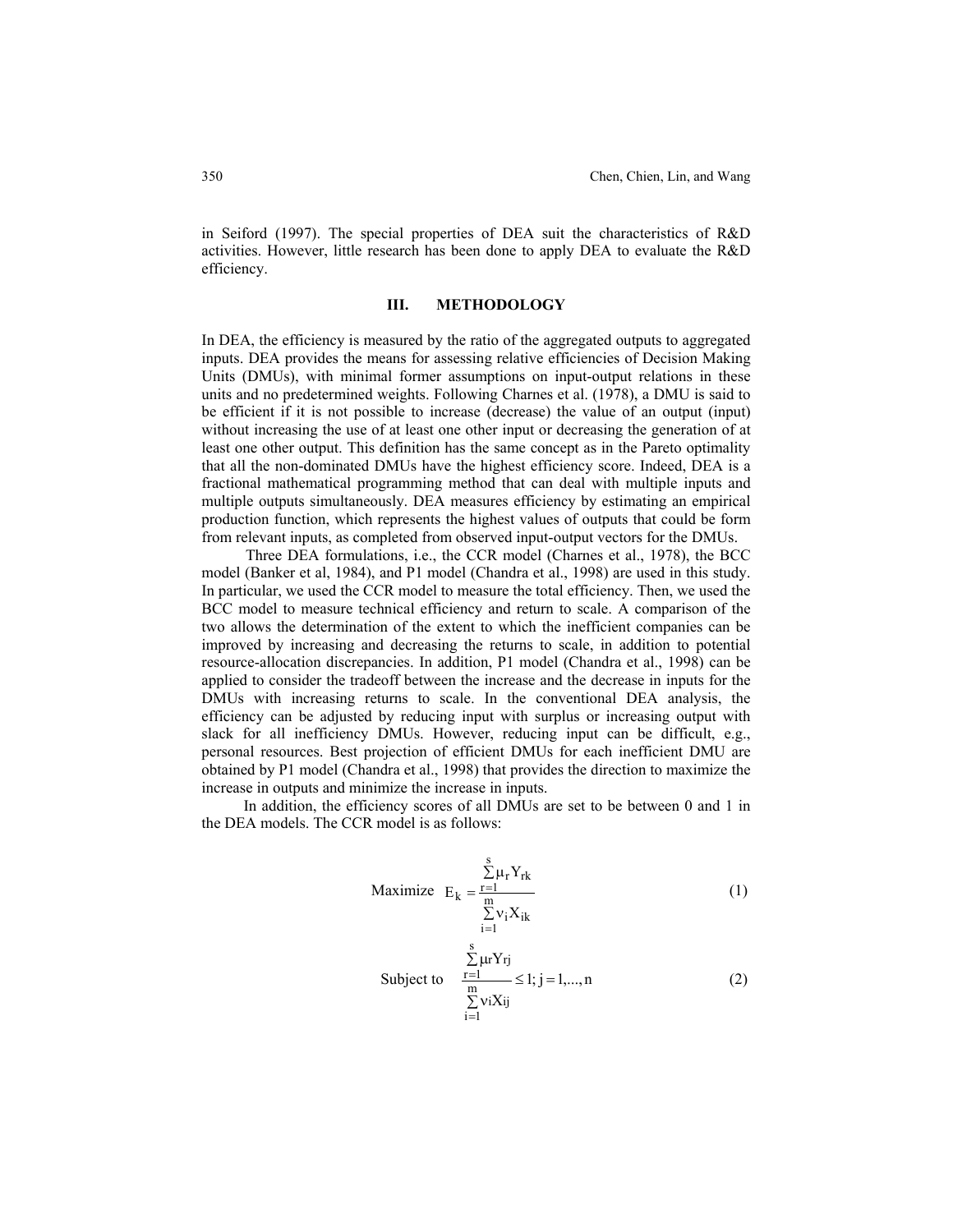$$
\mu r \ge \varepsilon > 0; r = 1, \dots, s \tag{3}
$$

$$
\mathsf{vi} \ge \varepsilon > 0; \mathsf{i} = 1, \dots, \mathsf{m} \tag{4}
$$

where  $E_k$ : the relative efficiency of a DMU 'k';  $\mu$ r : the weight given to output r;  $vi$ : the weight given to input i; Y<sub>rk</sub> : the amount of output r from DMU k;  $X_{ik}$ : the amount of input i from DMU k;  $Y_{rj}$ : the amount of output r from DMU j;  $X_{ij}$ : the amount of input i from DMU  $j$ ;  $\varepsilon$ : a small 'non-Archimedean' constant; n : the number of DMU; *s* : the number of outputs; and m : the number of inputs.

The BCC model produces variable returns to scale (VRS) efficiency frontier and evaluates both the technical efficiency and the scale efficiency. Thus, the overall efficiency can be decomposed into the technical efficiency and the scale efficiency. Indeed, the value of technical efficiency times the value of scale efficiency equal to the value of overall efficiency. That is,

$$
\text{Maximize} \quad \mathbf{E}_{k} = \frac{\sum_{r=1}^{s} \mu_{r} Y_{rk} + \mu_{k}}{\sum_{i=1}^{m} v_{i} X_{ik}} \tag{5}
$$

subject to 
$$
\frac{\sum_{r=1}^{s} \mu_r Y_{rj} + \mu_k}{\sum_{i=1}^{m} v_i X_{ij}} \le 1
$$
 (6)

$$
\forall j \ge 0, \mu_r, \nu_i \ge \varepsilon > 0 \tag{7}
$$

Note that  $u_k$  indicates the returns to scale at specific points on the efficient frontier. The value of  $u_k$  can be positive, zero, or negative denoting that the corresponding DMU presents increasing, constant, or decreasing returns to scale, respectively. Therefore, a DMU is overall efficient if and only if it is both technical efficient and scale efficient. A DMU that is not overall efficient could be either technical inefficient or scale inefficient or both technical and scale inefficient. Using BCC model can specify the major sources causing overall inefficiency.

For each increase return to scale DMU, the P1 model (Chandra et al., 1998) is as follows:

Maximize 
$$
\sum_{k=1}^{K} I_k \left[ \sum_{r=1}^{s} so_{rk} + \sum_{i=1}^{m} (si_{ik}^- - si_{ik}^+) \right]
$$
 (8)

subject to 
$$
\sum_{k=1}^{K} I_k \sum_{j \in J_k} x_{ij} \lambda_{jk} = x_{i0} + si_{ik}^+ - si_{ik}^- \text{ for } i = 1, 2, ...
$$
m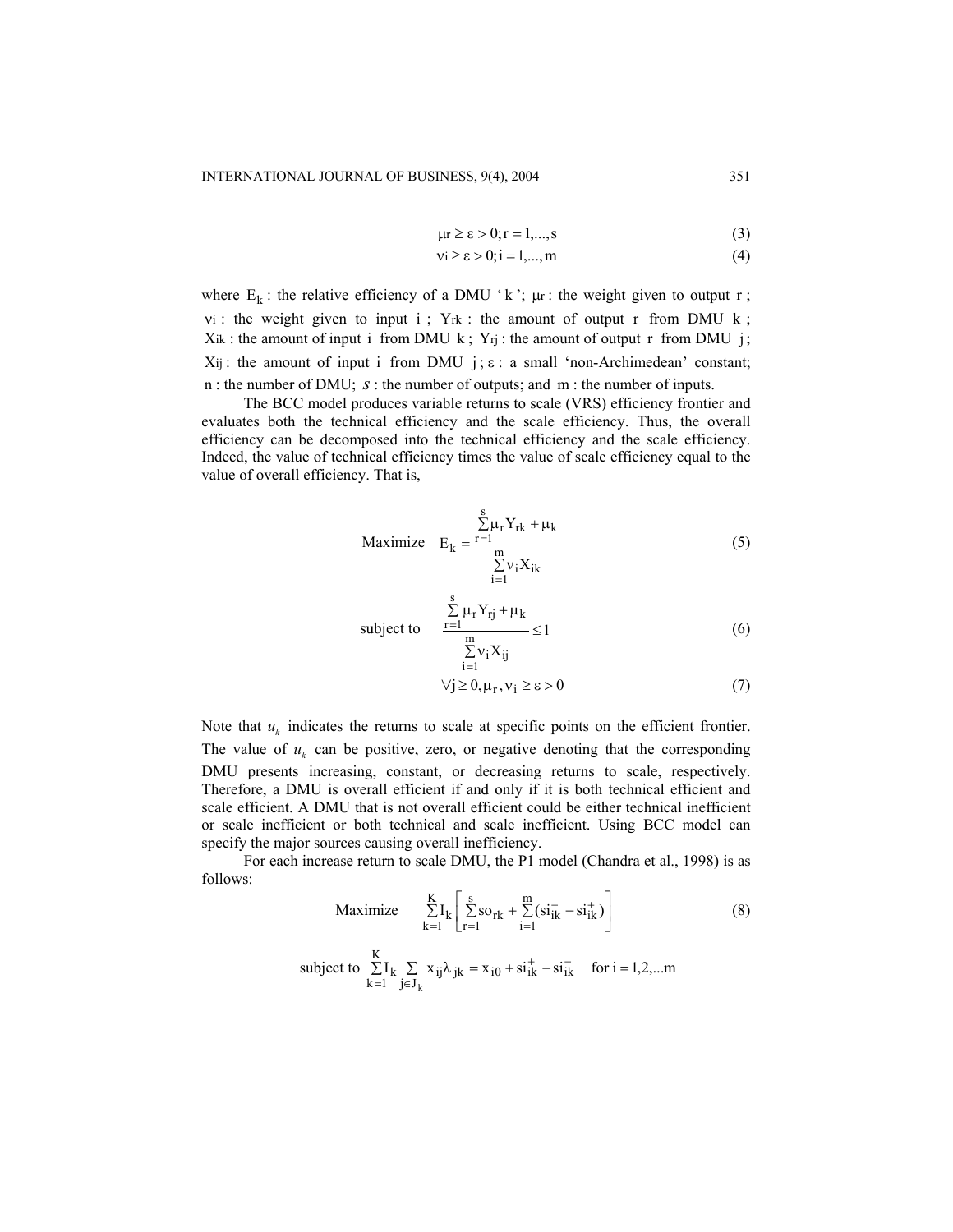$$
\sum_{k=1}^{K} I_k \sum_{j \in J_k} y_{rj} \lambda_{jk} = y_{r0} + so_{rk} \quad \text{for } r = 1, 2, ...
$$
  

$$
\sum_{k=1}^{K} I_k \sum_{j \in J_k} \lambda_{jk} = 1
$$
  

$$
\sum_{k=1}^{K} I_k = 1 \sum_{k=1}^{K} I_k = 1
$$
  

$$
I_k \in \{0, 1\} \text{ for } k = 1, 2, ..., k
$$
  
so<sub>rk</sub>, si<sub>ik</sub><sup>+</sup>, si<sub>ik</sub><sup>-</sup>,  $\lambda_{jk} \ge 0 \quad \forall r, i, j, k$ 

where K: the number of facet in an efficiency frontier;  $J_k$ : the set of the efficient DMUs that form k-th facet of the efficiency frontier;  $I_k=1$ , if k-th facet is chosen;  $I_k=0$ , otherwise; so<sub>rk</sub>: the increase in output r if k-th facet is chosen for projection;  $si_{ik}^+$ : the increase in input i if k-th facet is chosen for projection; and  $s\bar{i}_k$ : the decrease in input i if k-th facet is chosen for projection.

# **IV. AN EMPIRICAL STUDY**

This empirical study involves the selection of input and output factors, the evaluation of total efficiency by CCR model, the evaluation of technical efficiency and scale efficiency by BCC model, and the discussion of improvement directions of the inefficient DMUs.

On the basis of the existing studies (Brenner and Rushton, 1989; Morbey, 1988; Wallin and Gilman, 1986; Zif et al, 1990; Chakrabarti, 1991; Hansen and Hill, 1991), we identified the factors affect R&D performance as follows: (1) R&D expenditure, (2) R&D employees, (2) paid-in-capital, (4) sales, (5) industrial classification, (6) companies' size, (7) the age of company, (8) the percent of market share, and (9) the number of patents. In sum, we selected four input factors and two output factors according to the criteria of complete, operational, decomposable, nonredundant, and minimal (Keeney and Raiffa, 1993). In particular, the four input variables are:

A: the age of the firm;

P: paid-in-capital of the firm;

R&D: annual R&D expenditure of the firm, including R&D current expenditure and R&D capital expenditure; and

R: number of R&D employees in R&D department /or section of the firm.

The two output variables are:

S: annual sales of the firm; and

T: number of patents approved by domestic and foreign patent office.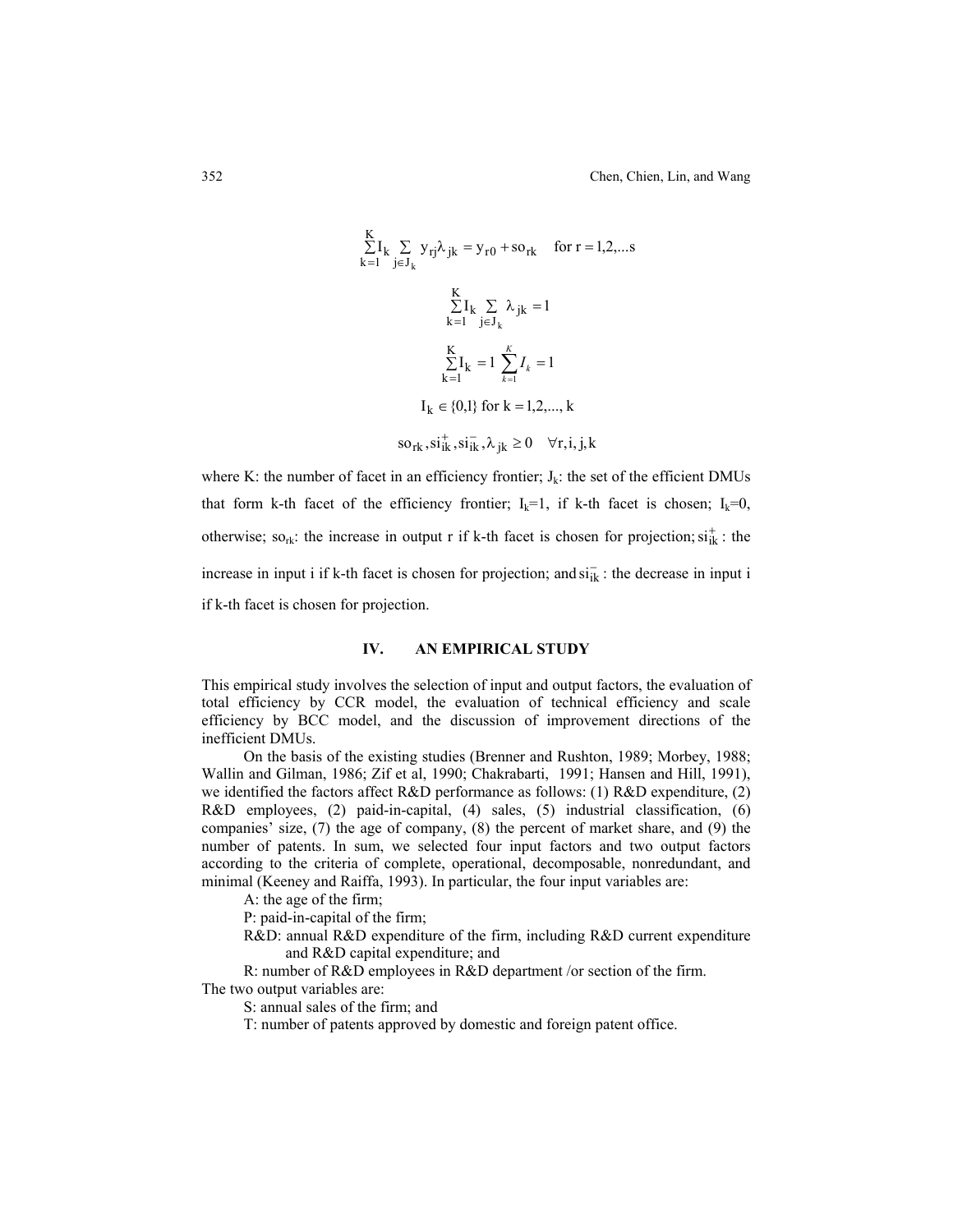Researchers have found the relationship between R&D expenditure, the numbers of patents generated, the use of patent counts and R&D performance (Edwards and McCarry, 1973; McGrrath and Romeri, 1994; Robb, 1991; Werner and Souder, 1997). Thus, patents are useful indicators for identifying the fields where technological advances have been made. In addition, combining the data with sales, R&D expenditure, and R&D employees of the firms provides a basis for assessing the R&D performance. The data of the 31 computers and peripherals industry located at HSIP in Taiwan are collected for the period of year 1997 (Science park annual reports and HSIP annual reports). For the confidential reasons, these companies are coded as DMU1 to DMU31, respectively.

To estimate the construct validity, we used correlation analysis to check the isotonicity (Golany and Roll, 1985; Golany, 1988) among the inputs and outputs. We found significantly positive correlation among the inputs and outputs as shown in Table 1. Thus, the isotonicity assumption of the input/output factors in the DEA model is validated. Also, as suggested by Bowlin (1987), the number of inputs and outputs must be small or equal to one-third of the DMUs. In this study, we used 6 factors to evaluate 31 DMUs. The numbers of DMUs comparing to the number of the input and output factors should be large enough to make sure that the measurements of relative efficiencies are meaningful.

|   |                                      | Table 1   |           |           |  |  |  |
|---|--------------------------------------|-----------|-----------|-----------|--|--|--|
|   | Correlation between Input and Output |           |           |           |  |  |  |
|   |                                      |           | R&D       |           |  |  |  |
| S | $0.459**$                            | $0.970**$ | $0.574**$ | $0.865**$ |  |  |  |
|   | $0.380*$                             | 0.085     | $0.532**$ | 0.188     |  |  |  |

\*\* Correlation is significant at the 0.01 level (2-tailed). \* Correlation is significant at the 0.05 level (2-tailed).

#### **V. RESULTS AND DISCUSSION**

#### **A. Total efficiency**

We constructed the CCR model to evaluate the total efficiencies of the 31 computer and peripherals companies. The efficiency values of the 31 companies are very different as shown in Table 2. The efficiency ratio has an average value of 0.573. Among them, 13 companies have the total efficiency values to be 1 (i.e., at the efficient frontier). Although being inefficient, DMU31 presents a total efficient value of 0.988. Among the inefficient companies, 10% companies (3 of 31) presents the efficiency values more than 0.5 and 23% of companies (10 of 31) presents the efficiency values smaller than 0.1.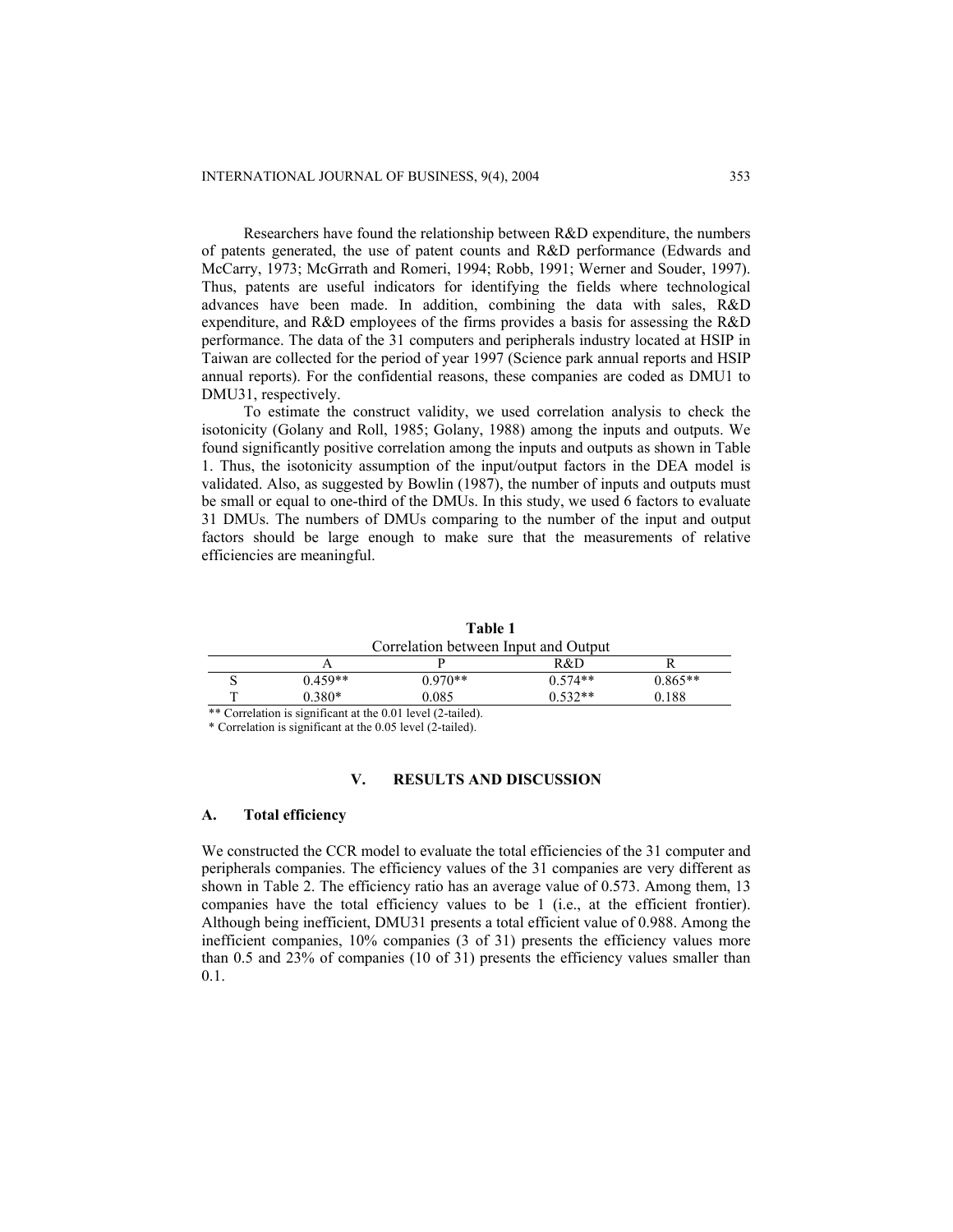| <b>DMU</b>        |                | ETTICIOICY Tamigs and stack values<br>Efficiency No. of facets for Output slack |                  |              |              |                | Input surplus    |                |
|-------------------|----------------|---------------------------------------------------------------------------------|------------------|--------------|--------------|----------------|------------------|----------------|
|                   |                | efficient DMU                                                                   | $\mathbf S$      | T            | A            | $\mathbf{P}$   | R&D              | R              |
| DMU1              | 1              | $\overline{4}$                                                                  | $\mathbf{0}$     | $\theta$     | $\theta$     | $\mathbf{0}$   | $\mathbf{0}$     | $\mathbf{0}$   |
| DMU <sub>2</sub>  | 1              | 3                                                                               | $\mathbf{0}$     | $\mathbf{0}$ | $\mathbf{0}$ | $\mathbf{0}$   | $\mathbf{0}$     | $\mathbf{0}$   |
| DMU3              | 0.501          | NA                                                                              | $\mathbf{0}$     | $\theta$     | $\theta$     | $\theta$       | $\mathbf{0}$     | 40.979         |
| DMU4              | 1              | 17                                                                              | $\mathbf{0}$     | $\theta$     | $\theta$     | $\theta$       | $\boldsymbol{0}$ | $\overline{0}$ |
| DMU <sub>5</sub>  | 1              | $\mathbf{0}$                                                                    | $\boldsymbol{0}$ | $\theta$     | $\mathbf{0}$ | $\mathbf{0}$   | $\boldsymbol{0}$ | $\mathbf{0}$   |
| DMU <sub>6</sub>  | 1              | 1                                                                               | $\boldsymbol{0}$ | $\theta$     | $\mathbf{0}$ | $\mathbf{0}$   | $\boldsymbol{0}$ | $\theta$       |
| DMU7              | 1              | 1                                                                               | $\mathbf{0}$     | $\mathbf{0}$ | $\mathbf{0}$ | $\mathbf{0}$   | $\mathbf{0}$     | $\mathbf{0}$   |
| DMU8              | 1              | $\mathbf{0}$                                                                    | $\boldsymbol{0}$ | $\mathbf{0}$ | $\mathbf{0}$ | $\mathbf{0}$   | $\boldsymbol{0}$ | $\mathbf{0}$   |
| DMU9              | 1              | 1                                                                               | $\mathbf{0}$     | $\theta$     | $\mathbf{0}$ | $\theta$       | $\mathbf{0}$     | $\theta$       |
| DMU <sub>10</sub> | 0.747          | NA                                                                              | $\mathbf{0}$     | $\theta$     | $\mathbf{0}$ | $\theta$       | 3314.279         | 11.586         |
| DMU11             | 0.33           | NA                                                                              | $\mathbf{0}$     | $\theta$     | $\theta$     | $\theta$       | 4383.135         | 31.741         |
| DMU12             | $\mathbf{1}$   | $\overline{2}$                                                                  | $\mathbf{0}$     | $\theta$     | $\theta$     | 7418.853       | $\boldsymbol{0}$ | $\mathbf{0}$   |
| DMU <sub>13</sub> | 0.432          | NA                                                                              | $\mathbf{0}$     | $\theta$     | $\mathbf{0}$ | $\mathbf{0}$   | $\theta$         | $\theta$       |
| DMU14 0.205       |                | NA                                                                              | $\mathbf{0}$     | $\theta$     | $\mathbf{0}$ | $\theta$       | 564.09           | 0.689          |
| DMU15 0.417       |                | NA                                                                              | $\mathbf{0}$     | $\theta$     | $\mathbf{0}$ | $\mathbf{0}$   | 573.234          | 7.484          |
| DMU16 0.046       |                | NA                                                                              | $\mathbf{0}$     | $\theta$     | $\mathbf{0}$ | $\mathbf{0}$   | $\boldsymbol{0}$ | 2.866          |
| DMU17             | $\overline{1}$ | $\mathbf{0}$                                                                    | $\mathbf{0}$     | $\theta$     | $\theta$     | $\theta$       | $\boldsymbol{0}$ | $\mathbf{0}$   |
| DMU <sub>18</sub> | $\overline{1}$ | 11                                                                              | $\mathbf{0}$     | $\theta$     | 0.027        | 1642.974       | $\mathbf{0}$     | $\theta$       |
| DMU19 0.055       |                | NA                                                                              | $\mathbf{0}$     | $\theta$     | $\mathbf{0}$ | $\mathbf{0}$   | 21.906           | $\theta$       |
| DMU20 0.062       |                | NA                                                                              | $\boldsymbol{0}$ | $\mathbf{0}$ | $\mathbf{0}$ | $\mathbf{0}$   | 17.568           | 0.441          |
| DMU21             | 0.14           | NA                                                                              | $\mathbf{0}$     | $\mathbf{0}$ | $\mathbf{0}$ | $\theta$       | 149.268          | 1.847          |
| DMU22             | 0.054          | NA                                                                              | $\mathbf{0}$     | $\theta$     | 1.058        | $\theta$       | 95.979           | 0.455          |
| DMU <sub>23</sub> | 0.395          | NA                                                                              | 11775            | $\theta$     | $\theta$     | $\theta$       | $\mathbf{0}$     | 1.368          |
| DMU24 0.026       |                | NA                                                                              | $\boldsymbol{0}$ | $\theta$     | 0.027        | $\theta$       | 100.484          | 0.293          |
| DMU25 0.146       |                | NA                                                                              | $\mathbf{0}$     | $\mathbf{0}$ | $\mathbf{0}$ | $\overline{0}$ | 224.496          | $\mathbf{0}$   |
| DMU <sub>26</sub> | $\overline{1}$ | 1                                                                               | $\mathbf{0}$     | $\theta$     | $\mathbf{0}$ | $\mathbf{0}$   | $\theta$         | $\theta$       |
| DMU27             | 0.146          | NA                                                                              | $\mathbf{0}$     | $\theta$     | $\mathbf{0}$ | $\theta$       | 293.286          | 1.703          |
| DMU28             | 0.059          | NA                                                                              | $\mathbf{0}$     | $\mathbf{0}$ | $\mathbf{0}$ | $\mathbf{0}$   | 33.011           | 0.192          |
| DMU29             | $\mathbf{1}$   | $\mathbf{0}$                                                                    | $\theta$         | $\theta$     | $\theta$     | $\theta$       | $\theta$         | $\theta$       |
| DMU <sub>30</sub> | 0.015          | NA                                                                              | $\mathbf{0}$     | $\theta$     | $\theta$     | $\theta$       | 13.446           | 0.172          |
| DMU31             | 0.988          | NA                                                                              | 0                | $\theta$     | $\theta$     | 35447.54       | $\mathbf{0}$     | $\theta$       |
| <b>MEAN</b>       | 0.573          | NA                                                                              | 379.82           | $\theta$     | 0.036        | 1435.786       | 315.619          | 3.284          |

**Table 2** Efficiency ratings and slack values

The efficiency frontiers that are formed by the efficient DMUs are so-called facets. The more the frequency of a facet is referenced by other inefficient DMUs, the higher strength the corresponding DMU has (Charnes et al., 1986, 1991). The numbers of facets that are referenced by the inefficient DMUs for each efficient DMUs are also given in Table 2. In particular, DMU 4 that is referenced 17 times by other inefficient DMUs reveals the highest strength. On the other hand, although DMU5, 8, 17, and 29 are also efficient, they are not referenced by other inefficient DMUs. This implies that these DMUs are located at the corner points of the efficient frontier.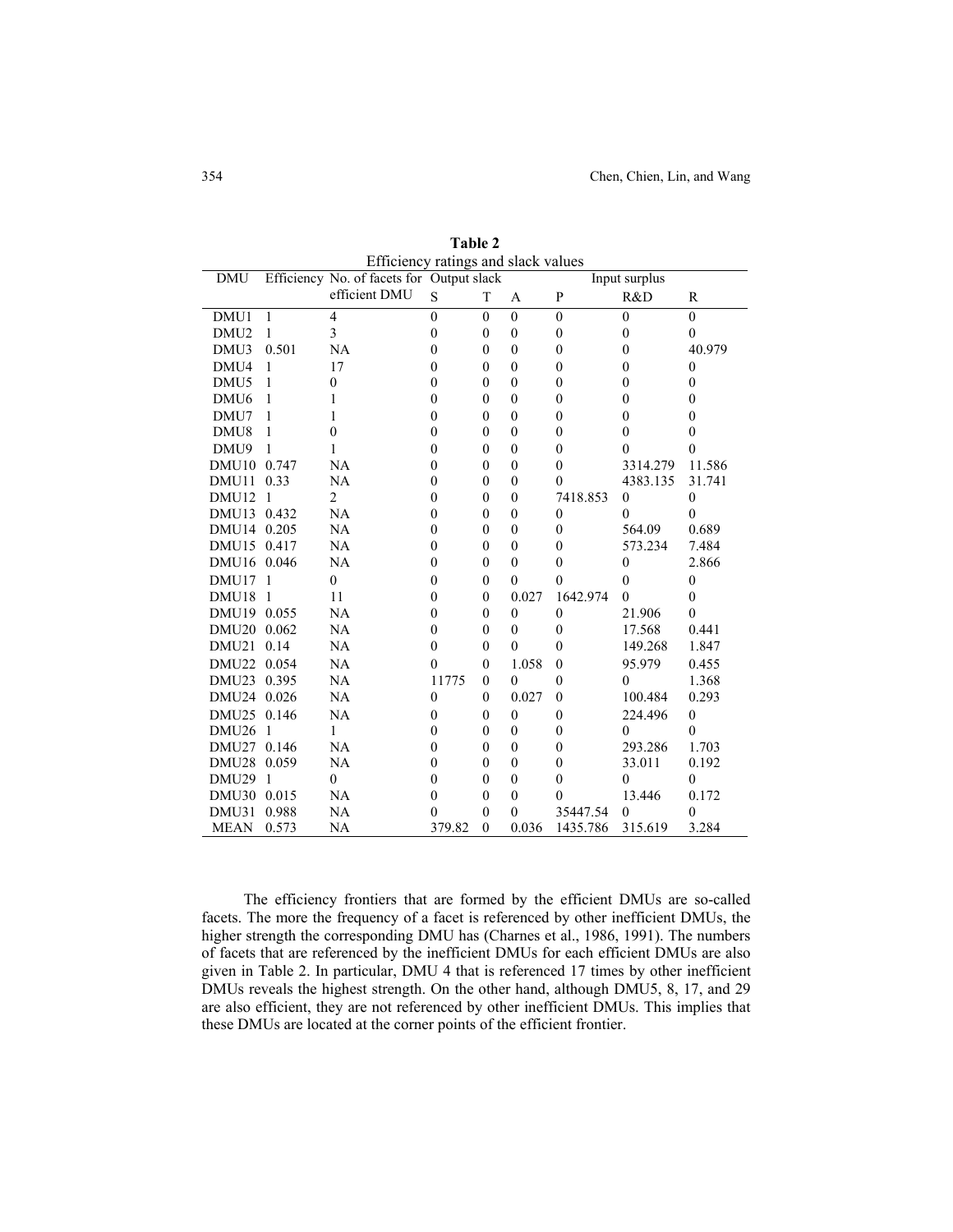# **B. Technical efficiency and scale efficiency**

We constructed BCC model (Banker et al., 1984) to evaluate the technical efficiency and scale efficiency of the DMUs. The value of total efficiency (TOE) consists of two components: technical efficiency (TEE) and scale efficiency (SCE). Thus, the total efficient DMUs will also be technical efficient as well as scale efficient. From Table 3, the technical efficiency has an average value of 0.789. It means that most companies in this study present good technical efficiency. Only few companies need to improve in this way. Although DMUs 19, 28, 30, 31 are inefficient, their technical efficiency equal to 1. This implies their total inefficiencies are due to scales rather than their technology to make use of resources.

|                   | Total efficiency, technical efficiency, and scale efficiency |            |            |            |
|-------------------|--------------------------------------------------------------|------------|------------|------------|
|                   | <b>TOE</b>                                                   | <b>TEE</b> | <b>SCE</b> | <b>RTS</b> |
| DMU1              |                                                              |            |            | <b>CRS</b> |
| DMU2              | 1                                                            |            | 1          | <b>CRS</b> |
| DMU3              | 0.501                                                        | 0.523      | 0.958      | <b>DRS</b> |
| DMU <sub>4</sub>  | 1                                                            |            | 1          | <b>CRS</b> |
| DMU <sub>5</sub>  |                                                              |            |            | <b>CRS</b> |
| DMU <sub>6</sub>  |                                                              |            |            | <b>CRS</b> |
| DMU7              |                                                              |            |            | <b>CRS</b> |
| DMU8              |                                                              |            |            | <b>CRS</b> |
| DMU9              |                                                              |            |            | <b>CRS</b> |
| <b>DMU10</b>      | 0.747                                                        | 0.753      | 0.993      | <b>DRS</b> |
| <b>DMU11</b>      | 0.33                                                         | 0.396      | 0.883      | <b>IRS</b> |
| <b>DMU12</b>      | 1                                                            |            | 1          | <b>CRS</b> |
| DMU <sub>13</sub> | 0.432                                                        | 0.561      | 0.769      | <b>IRS</b> |
| <b>DMU14</b>      | 0.205                                                        | 0.62       | 0.331      | <b>IRS</b> |
| <b>DMU15</b>      | 0.417                                                        | 0.595      | 0.7        | <b>IRS</b> |
| <b>DMU16</b>      | 0.046                                                        | 0.216      | 0.213      | <b>IRS</b> |
| <b>DMU17</b>      |                                                              |            |            | <b>CRS</b> |
| <b>DMU18</b>      | 1                                                            |            |            | <b>CRS</b> |
| <b>DMU19</b>      | 0.055                                                        |            | 0.055      | <b>IRS</b> |
| <b>DMU20</b>      | 0.062                                                        | 0.508      | 0.121      | <b>IRS</b> |
| <b>DMU21</b>      | 0.14                                                         | 0.391      | 0.357      | <b>IRS</b> |
| <b>DMU22</b>      | 0.054                                                        | 0.538      | 0.1        | <b>IRS</b> |
| <b>DMU23</b>      | 0.395                                                        | 0.588      | 0.672      | <b>IRS</b> |
| <b>DMU24</b>      | 0.026                                                        | 0.563      | 0.046      | <b>IRS</b> |
| <b>DMU25</b>      | 0.146                                                        | 0.55       | 0.265      | <b>IRS</b> |
| <b>DMU26</b>      | 1                                                            |            | 1          | <b>CRS</b> |
| <b>DMU27</b>      | 0.146                                                        | 0.651      | 0.224      | <b>IRS</b> |
| <b>DMU28</b>      | 0.059                                                        |            | 0.059      | <b>IRS</b> |
| <b>DMU29</b>      | 1                                                            |            | 1          | <b>CRS</b> |
| DMU30             | 0.015                                                        |            | 0.015      | <b>IRS</b> |
| <b>DMU31</b>      | 0.988                                                        |            | 0.988      | <b>IRS</b> |
| mean              | 0.573                                                        | 0.789      | 0.668      |            |

| m<br>æ<br>''<br>n |  |
|-------------------|--|
|-------------------|--|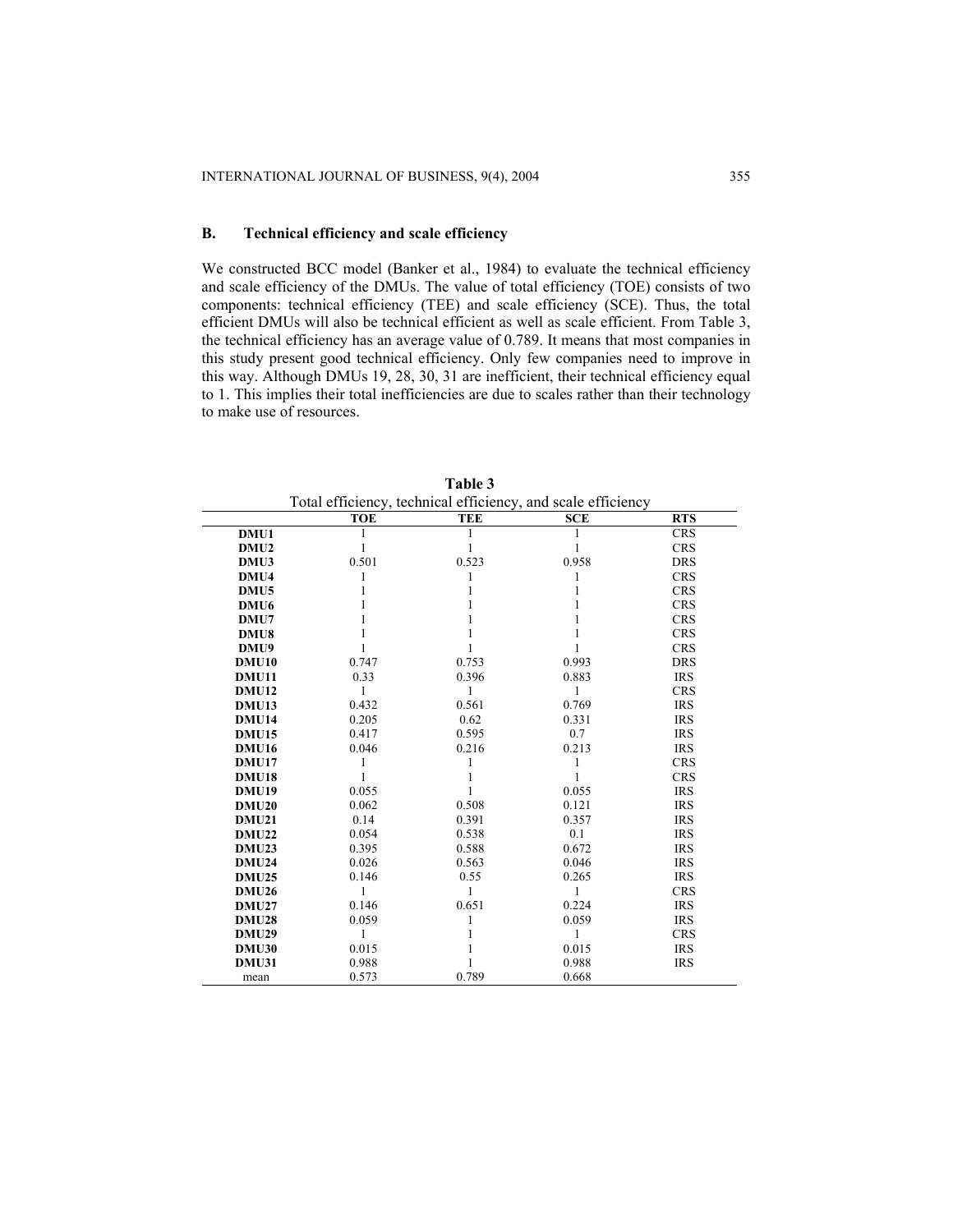| Projections for inefficient DMUs with increasing return to scale |                    |         |          |            |                 |     |               |               |
|------------------------------------------------------------------|--------------------|---------|----------|------------|-----------------|-----|---------------|---------------|
| DMU                                                              | <b>DMUs in the</b> | S       |          | $T$ $P(+)$ | $R&D(+)$ $R(+)$ |     | <b>OBJECT</b> | WEIGHT        |
|                                                                  | Facet              |         |          |            |                 |     |               |               |
| <b>DMU11</b>                                                     | DMU 1, 4           | 6075828 | $\theta$ | 889256     | 110387          | 313 | 5075872       | $X1=1$        |
| <b>DMU13</b>                                                     | DMU 4, 6, 7, 12    | 5887799 | 1        | 849429     | 114998          | 389 | 4922985       | $X1 = 0.958$  |
|                                                                  |                    |         |          |            |                 |     |               | $X_6 = 0.042$ |
| <b>DMU 14</b>                                                    | DMU 4, 18          | 6179774 | $\theta$ | 904464     | 112208          | 410 | 5162692       | $X1=1$        |
| <b>DMU 15</b>                                                    | DMU 4, 18          | 6246068 | $\left($ | 938896     | 114207          | 397 | 5192568       | $X1=1$        |
| <b>DMU 16</b>                                                    | DMU 1, 2, 4        | 6249583 | $\left($ | 846201     | 110184          | 327 | 5292871       | $X1=1$        |
| <b>DMU 19</b>                                                    | DMU <sub>4</sub>   | 6261999 | $\theta$ | 885056     | 115065          | 417 | 5261461       | $X1=1$        |
| <b>DMU 20</b>                                                    | DMU 4, 18          | 6268681 | $\theta$ | 928256     | 114876          | 405 | 5225144       | $X1=1$        |
| <b>DMU 21</b>                                                    | DMU 4, 18          | 6270104 | $\Omega$ | 939856     | 113857          | 395 | 5215996       | $X1=1$        |
| <b>DMU 22</b>                                                    | DMU 4, 18          | 6271243 | $\theta$ | 929156     | 113719          | 407 | 5227961       | $X1=1$        |
| <b>DMU 23</b>                                                    | DMU 12, 26         | 6027293 | 1        | 889529     | 116675          | 394 | 5020697       | $X1 = 0.958$  |
|                                                                  |                    |         |          |            |                 |     |               | $X_6 = 0.042$ |
| <b>DMU 24</b>                                                    | DMU 4, 18          | 6275712 | $\theta$ | 925056     | 111745          | 406 | 5238505       | $X1=1$        |
| <b>DMU 25</b>                                                    | DMU 4, 18          | 6275746 | $\left($ | 943856     | 113120          | 405 | 5218365       | $X1=1$        |
| <b>DMU 27</b>                                                    | DMU 4, 18          | 6277214 | $\theta$ | 944056     | 113115          | 398 | 5219645       | $X1=1$        |
| <b>DMU 28</b>                                                    | DMU 4, 18          | 6277812 | $\theta$ | 939556     | 115358          | 415 | 5222483       | $X1=1$        |
| <b>DMU 30</b>                                                    | DMU 4, 18          | 6281736 | $\theta$ | 943181     | 115390          | 410 | 5222755       | $X1=1$        |
| <b>DMU 31</b>                                                    | DMU 1, 2, 4        | 6061232 | $\theta$ | 883226     | 114915          | 415 | 5062676       | $X1=1$        |

**Table 4**

S: Annual sales (in 0,000 NT dollars)

R&D: Annual R&D expenditure (in 0,000 NT dollars)

R: Number of R&D employees

T: Number of patents approved by patent office

P: paid-in capital (in 0,000 NT dollars)

The scale efficiency is measured by the ratio of TOE to TEE. It denotes the percentage of resource usage of a company due to its size, i.e. to its scale of operation. Hence,  $(1 - TOE/TEE)$  is the percent of potential output lost due to scale inefficiency.

From the results shown in Table 3, the major portions of the inefficiencies are attributable to the scale, i.e. to the differences of firm sizes. Furthermore, a DMU is said to exhibit increasing (IRS), decreasing (DRS) or constant (CRS) returns to scale, if its returns to scale value is exceeding, less than or equal to 1, respectively. It gives an indication of the direction towards which resource allocation may have to be redirected to increase the efficiencies. The total efficient DMUs must have constant returns to scale.

As shown in Table 4, there are 18 inefficient companies. Most companies present increasing returns to scale. In particular, 11 companies have technical efficiency values bigger than scale efficiency values (i.e., DMUs 14, 16, 19, 20, 21, 24, 25, 27, 28, 30, 31). The resource inefficiencies of these companies may due to the scale factor rather than from the technical factor. This implies that they are not on the economic scale and they should enlarge the scale of company, e.g., by investment, to increase the efficiency.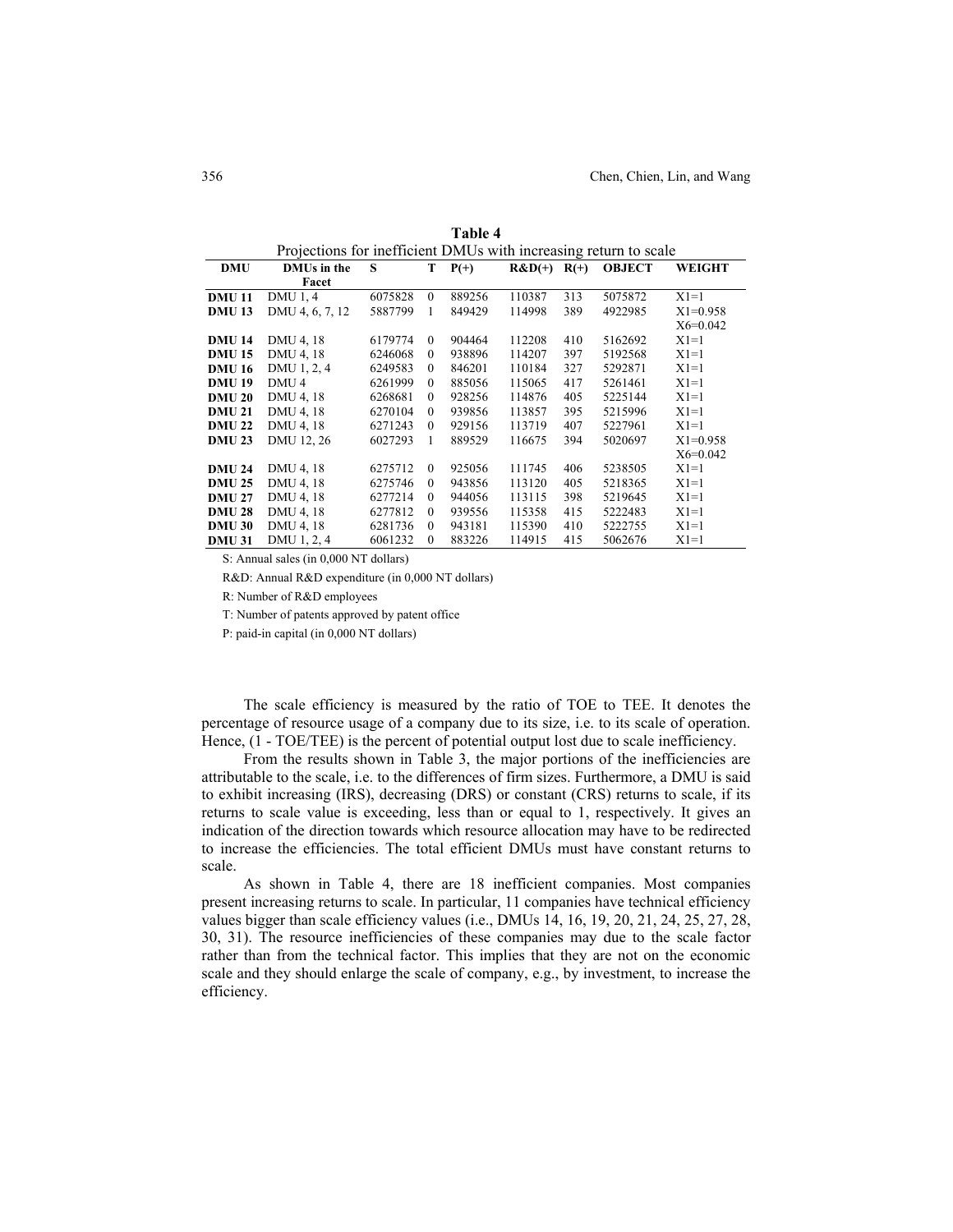Only DMU 3 and DMU 10 are decreasing returns to scale, i.e. their technical efficiency values are smaller than scale efficiency values. Thus, they should improve their technical factors to increase the efficiency of R&D performance.

## **C. The improvement direction**

Most of the inefficient DMUs should increase their efficiency by reducing the input surplus. The quantities of output slack and input surplus are shown in the Table 2. In addition, the P1 model can be applied to find the way for improving the R&D performance of the DMUS that are increasing return to scale. The results are shown in Table 4. The second column is the reference facets correspond to efficiency frontier for each DMUs in first column. Columns 3 to 7 are the increment of the output factors, i.e., annual sales and patents, and the increment/reduction of the input factors, i.e., paid-incapital, annual R&D expenditure, and R&D employees. The last column represents the convex combination's coefficient of the projection facet. It is noticed that most DMUs are projected to DMU1 and DMU 4. The results of P1 model given in Table 4 provide improvement directions for the inefficient DMUs.

# **VI. CONCLUDING REMARKS**

Using data envelopment analysis, this paper evaluated the R&D performance of 31 Computers and peripherals firms located at Hsinchu Science-based Industrial Park in Taiwan. The use of DEA for evaluating the relative efficiencies of R&D activities shows a good understanding of the relations between the resource utilization and the output of the different companies. In particular, the results distinguish between efficient and inefficient companies according to the evaluations of total efficiency, technical efficiency, and scale efficiency, respectively. Furthermore, we examined the factors that affect R&D performance in a positive or negative manner, allowing the corresponding inefficient companies to identify the directions for improving their R&D performance.

In conclusion,

- 1. The efficiency values of 31 Computers and peripherals firms are very different. 42% of firms have the total efficient values to be 1.
- 2. The major portion of the inefficient firms are attributed to the scale component, i.e., to differences in resource allocation/usage patterns.
- 3. Most of the inefficient firms have increasing return to scale. It means most inefficient firms have technical resources, but the scale efficiency should be enhanced.

## **ACKNOWLEDGEMENTS**

This research is partially supported by National Science Council, Taiwan and Royal Society, UK (NSC 92-2911-I-007-009; NSC 93-2911-I-007-002) and Hsinchu Sciencebased Industrial Park Administration, Taiwan, R.O.C.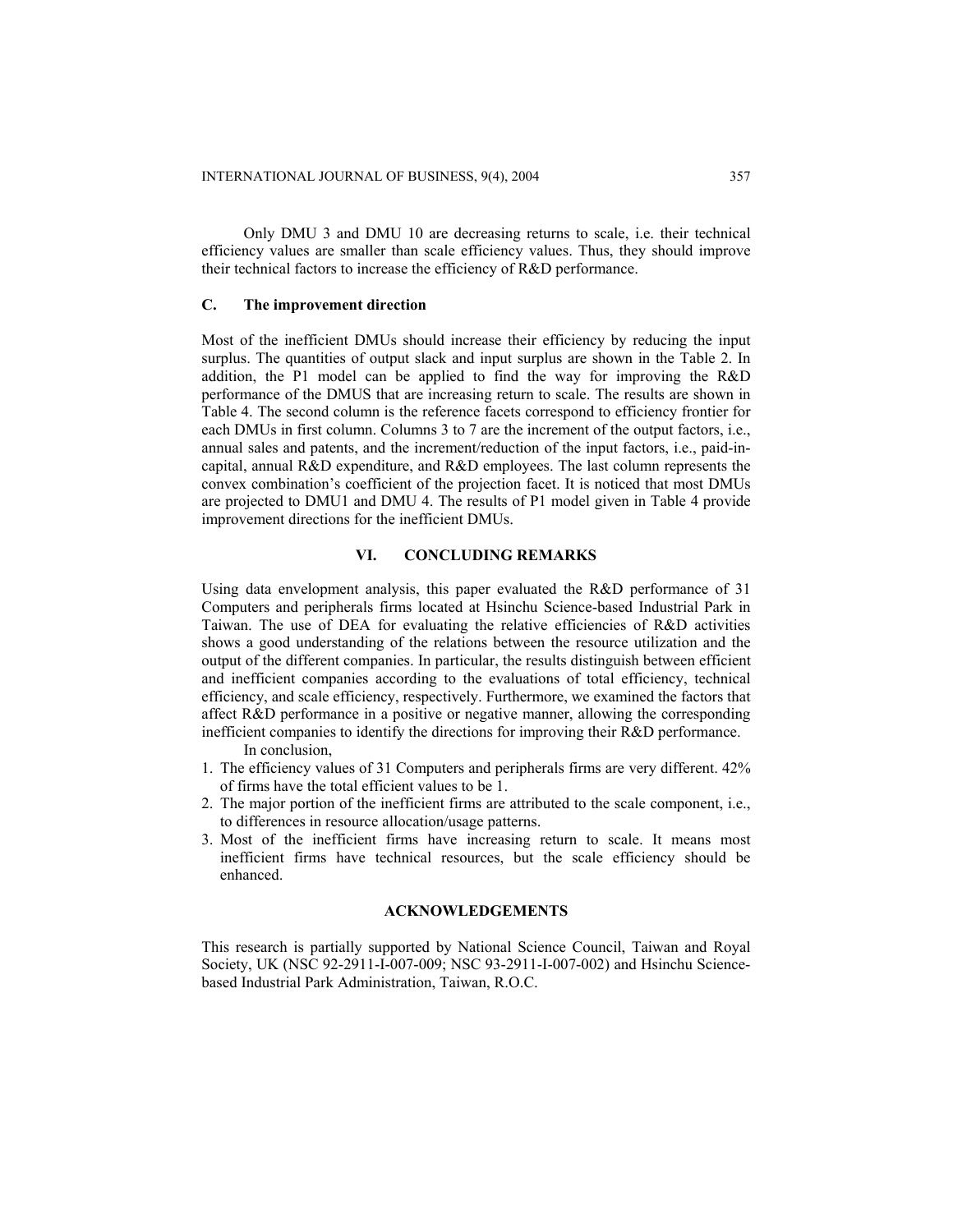#### **REFERENCES**

- Banker, R. D., A. Charnes, and W. W. Cooper, 1984, "Some Models for Estimating Technical and Scale Efficiencies in Data Envelopment Analysis," *Management Science*, 30, (9), 1078-1092.
- Bowlin, W. F., 1987, "Evaluating the Efficiency of US Air Force Real-Property Maintenance Activities," *Journal of Operational Research Society*, 38, (2).
- Brenner, M. S. and B. M. Rushton, 1989, "Sales Growth and R&D in the Chemistry Industry," *Research-Technology Managemen*t, Mar-April, 8-15.
- Brockhoff, K., 1998, "Technology Management As Part Of Strategic Planning: Some Empirical Results," *R&D Management*, 28, (3), 129-138.
- Brown, M. G. and A. Svenson, 1998, "Measuring R&D Productivity," *Research-Technology Management*, November-December, 30-35.
- Chakrabarti, A. K., 1991, "Industry Characteristics Influencing The Technical Output: A Case Of Small And Medium Size Firms In The US," *R&D Management*, 21, (2), 139-152.
- Chandra, A., W. W. Cooper, S. Li, and A. Rahman, 1998, "Using DEA to Evaluate 29 Canadian Textile Companies—Considering Return To Scale," *International Journal of Production Economics*, 54, 129-141.
- Charnes, A., W. W. Cooper, and E. L. Rhodes, 1978, "Measuring The Efficiency Of Decision Making Units," *European Journal of Operational Research*, 2, (6), 429- 444.
- Charnes, A., W. W. Cooper, and R. M. Thrall, 1986, "Classifying and Characterizing Efficiencies and Inefficiencies in Data Development Analysis," *Operations Research Letters*, 5, (3), 105-110.
- Charnes, A., W. W. Cooper, and R. M. Thrall, 1991, "A Structure For Classifying And Characterizing Efficiency in Data Development Analysis," *Journal of Productivity Analysis*, 2, 197-237.
- Chien, C., 2002, "A Portfolio-evaluation Framework for Selecting R&D Projects," *R&D Management*, 32, (4), 359-368.
- Chien, C., F. Y. Lo, and J. T. Lin, 2003, "Using DEA to Measure the Relative Efficiency of the Service Center and Improve Operation Efficiency through Reorganization," *IEEE Transactions on Power Systems*, 18, (1), 366-373.
- Cooper, R. G., S. J. Edgett, and E. J. Kleinschmidt, 1997a, "Portfolio Management in New Product Development: Lessons from the Leaders-I," *Research Technology Management*, September-October, 16-28.
- Cooper, R. G., S. J. Edgett, and E. J. Kleinschmidt, 1997b, "Portfolio Management in New Product Development: Lessons from the Leaders-II," *Research Technology Management*, November-December, 43-50.
- Cordero, R., 1990, "The Measurement of Innovation Performance in the Firm: An Overview," *Research Policy*, 19, 1855-1992.
- Drongelen, I. C. K. and J. Bilderbeek, 1999, "R&D Performance Measurement: More Than Choosing A Set of Metrics," *R&D Management*, 29, (1), 35-46.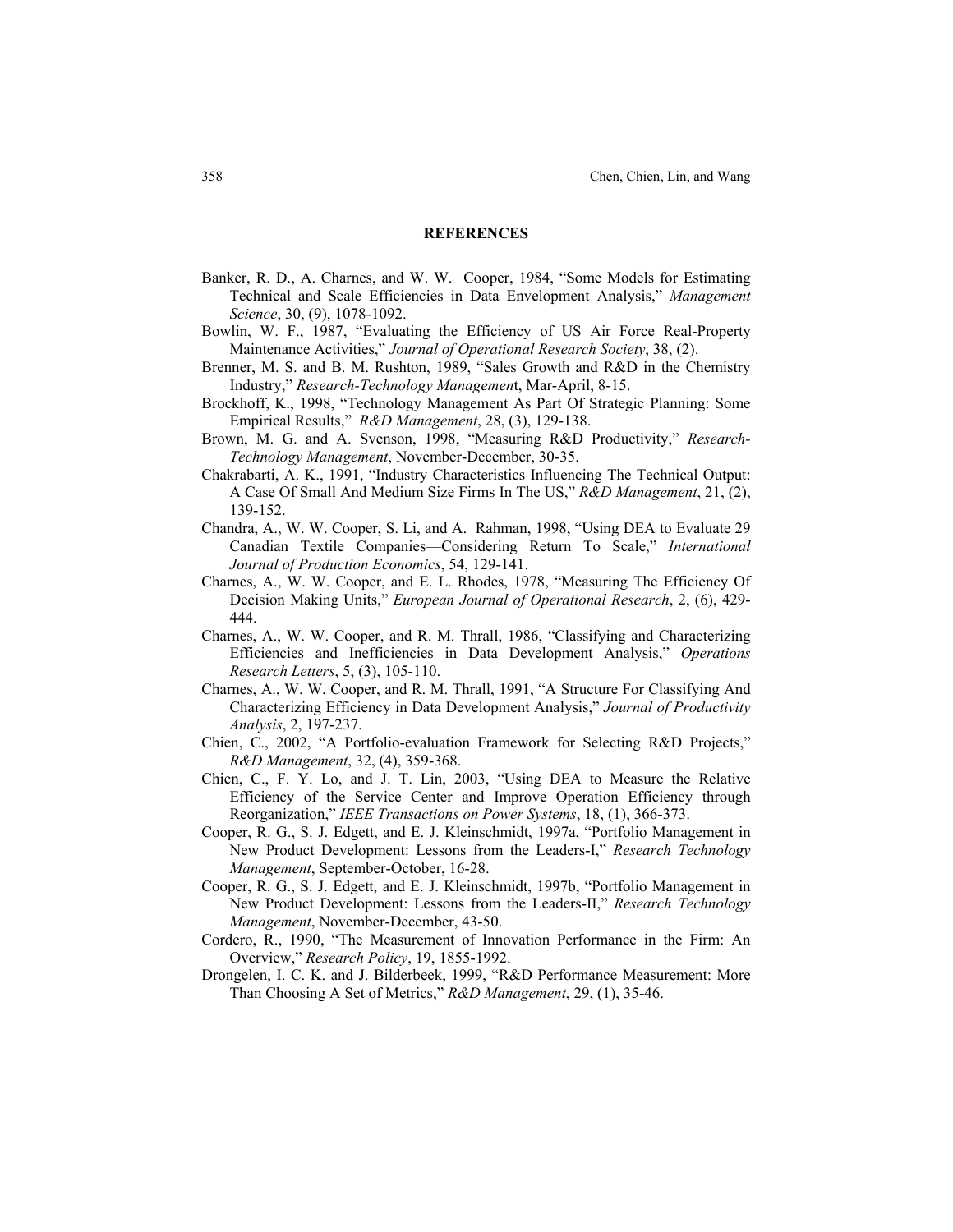- Edwards, S. A. and M. W. McCarry, 1973, "Measuring The Performance Of Researchers," *Research Management*, 16, (1), 34-41.
- Golany B. and Y. Roll, 1985, "An Application Procedure for DEA," *OMEGA*, 17, (3), 237-250.
- Golany, B., 1988, "An Interactive MOLP Procedure for the Extension of DEA to Effectiveness Analysis," *Journal of the Operational Research Society*, 39, (8), 725- 734.
- Gilman, J. J., 1978, "Stock Price and Optimum Research Spending," *Research Management*, January, 34-36.
- Gold, B., 1989, "Some Key Problems in Evaluating R&D Performance," *Journal of Engineering and Technology Management*, 6, 59-70.
- Hansen, G. S. and C. W. L. Hill, 1991, "Are Institutional Investors Myopic? A Time-Series Study of Four Technology-Driven Industry," *Strategic Management Journal*, 12, 1-16.
- Hsinchu Science Park Administration, Taiwan, 1997, HSIP Science park annual reports, Hsinchu, Taiwan.
- Keeney, R. L. and H. Raiffa, 1993, "Decisions with Multiple Objectives: Preferences and Value Tradeoffs," Cambridge University Press, New York.
- Liberatore, M. J., 1987, "An Extension of The Analytic Hierarchy Process For Industrial R&D Project Selection And Resource Allocation," *IEEE Transaction on Engineering Management*, 34, (1), 12-18.
- McGrrath, M. E. and M. N. Romeri, 1994, "The R&D Effectiveness Index: A Metric For Product Development Performance," *Journal of Product Innovation Management*, 11, (4), 213-220.
- Morbey, G. K. and R. M. Reithner, 1990, "How R&D Affects Sales Growth, Productivity and Profitability," *Research Management*, May-June, 11-14.
- Morbey, G. K. 1988, "R&D: Its Relationship to Company Performance," *Journal of Product Innovation management*, 5, (3), 191-200.
- Robb, W. L., 1991, "How Good Is Our Research?" *Research-Technology Management*, 34, (2), 16-21.
- Rouse, W. B. and K. R. Boff, 1998, "R&D/Technology Management: A Framework for Putting Technology to Work," *IEEE Transaction on System*, Man, and Cybernetics-- Part C: Applications and Reviews, 28, (4), 501-515.
- Seiford, L. M., 1997, "A Bibliography for Data Envelopment Analysis (1978-1996),' *Annals of Operational Research*, 79, 393-438.
- Wallin, C. C. and J. J. Gilman, 1986, "Determining Optimum Level for R&D Spending," *R&D Management*, 29, (5), 19-24.
- Werner, B. M. and W. E. Souder, 1997, "Measuring R&D Performance State of The Art," *Research Technology Management*, March – April, 34-42.
- Werner, B. M. and W. E. Souder, 1997, "Measuring R&D Performance–U.S. and German Practices," *Research Technology Management*, May – June, 28-32.
- Zif, J., D. McCarthy, and A. Israeli, 1990, "Characteristics of Business with High R&D Investment," *Research Policy*, 19, 435-445.